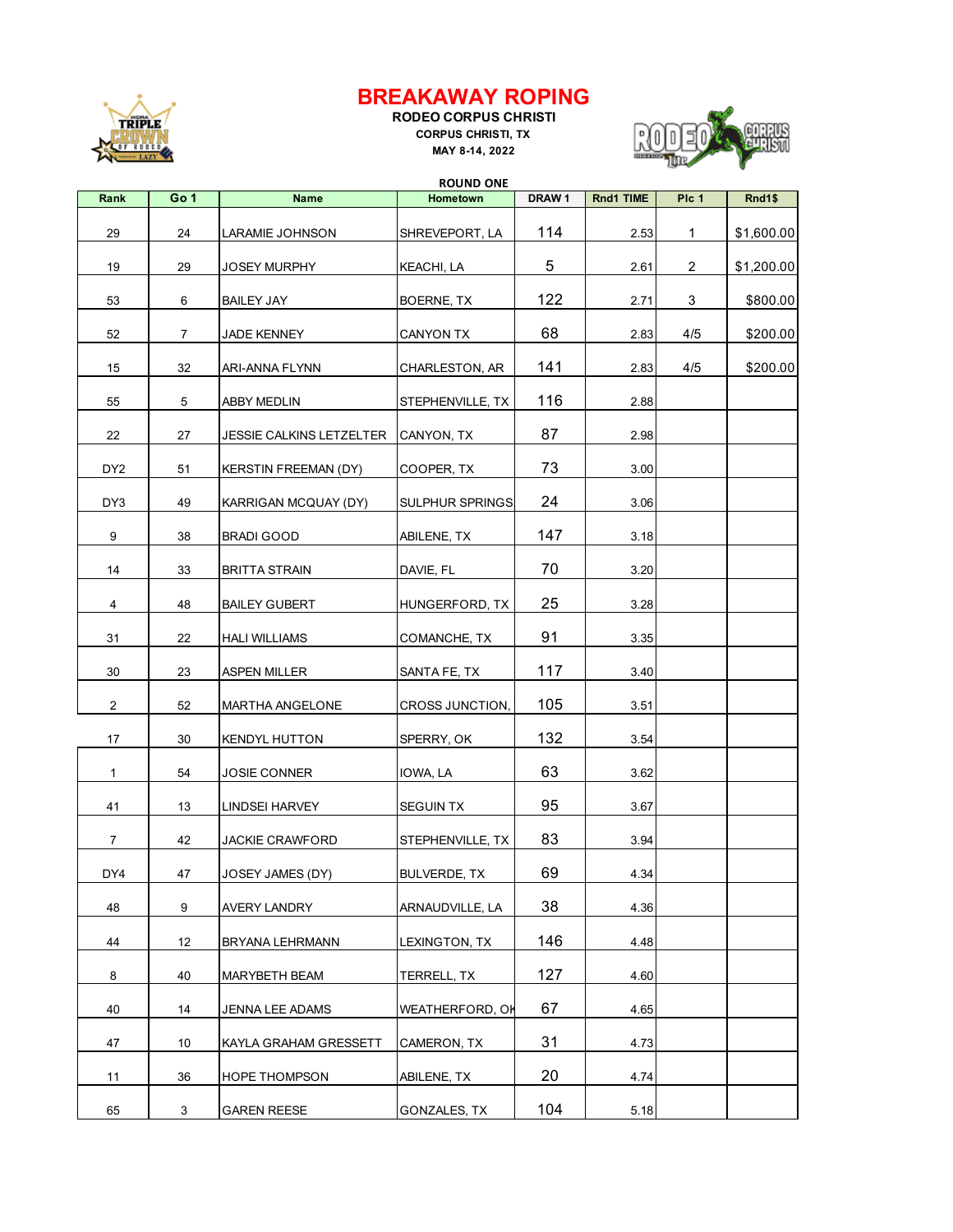| 51              | 8              | <b>KEYLIE TATUM</b>      | LLANO, TX              | 8   | 7.13   |  |
|-----------------|----------------|--------------------------|------------------------|-----|--------|--|
| DY <sub>6</sub> | 43             | RYLIE EDENS (DY)         | HILLSBORO, TX          | 66  | 7.45   |  |
| 13              | 34             | <b>LARI DEE GUY</b>      | ABILENE, TX            | 81  | 100.00 |  |
| 20              | 28             | ANGIE GREEN              | HUNTS, TX              | 108 | 100.00 |  |
| 32              | 21             | <b>CHEYANNE GUILLORY</b> | <b>GAINESVILLE, TX</b> | 94  | 100.00 |  |
| 16              | 31             | <b>HALLE TATHAM</b>      | PRYOR, OK              | 89  | 100.00 |  |
| 3               | 50             | TACY KAY WEBB            | MADISONVILLE, TX       | 15  | 100.00 |  |
| 36              | 17             | <b>TIFFANY SCHIECK</b>   | FLORESVILLE, TX        | 144 | 100.00 |  |
| 35              | 18             | RYLEA FABRIZIO           | STEPHENVILLE, TX       | 131 | 100.00 |  |
| 61              | 4              | ASHLEE CARLEY            | SEQUIN, TX             | 17  | 100.00 |  |
| 38              | 15             | <b>JAYCIE DAVISON</b>    | GONZALES, TX           | 145 | 100.00 |  |
| DY8             | 39             | BROOKLYNN ELAM (DY)      | MAZON, TX              | 100 | 100.00 |  |
| 37              | 16             | SAWYER GILBERT           | BUFFALO, SD            | 102 | 100.00 |  |
| DY1             | 53             | JORDAN DILDINE (DY)      | CENTERVILLE, TX        | 129 | 100.00 |  |
| 5               | 46             | <b>TAYLOR HANCHEY</b>    | CARMINE, TX            | 142 | 100.00 |  |
| DY <sub>5</sub> | 45             | MADISON SCOTT (DY)       | QUENEMO, TX            | 55  | 100.00 |  |
| 6               | 44             | <b>MADISON OUTHIER</b>   | UTOPIA, TX             | 52  | 100.00 |  |
| DY7             | 41             | KAITLYN TORRES (DY)      | ALICE, TX              | 35  | 100.00 |  |
| 10              | 37             | AMANDA COLEMAN           | STEPHENVILLE, TX       | 137 | 100.00 |  |
| 12              | 35             | BRIANNA WALTZ            | DRESDEN. TN            | 113 | 100.00 |  |
| 25              | 26             | CALI GRIFFIN             | SPERRY, OK             | 103 | 100.00 |  |
| 26              | 25             | <b>BAILEY BATES</b>      | TOHATCHI, NM           | 61  | 100.00 |  |
| 33              | 20             | <b>RENEA BOLLING</b>     | CHECOTAH, OK           | 71  | 100.00 |  |
| 34              | 19             | <b>HAILEE LOWMAN</b>     | BANQUETE, TX           | 134 | 100.00 |  |
| 45              | 11             | JACQUELYN GRAFF          | YANCEY, TX             | 99  | 100.00 |  |
| 66              | $\overline{c}$ | <b>CASSIDY BOGGS</b>     | STEPHENVILLE, TX       | 29  | 100.00 |  |
| 67              | $\mathbf{1}$   | PAISLEY PIERCE           | SWEENY, TX             | 28  | 100.00 |  |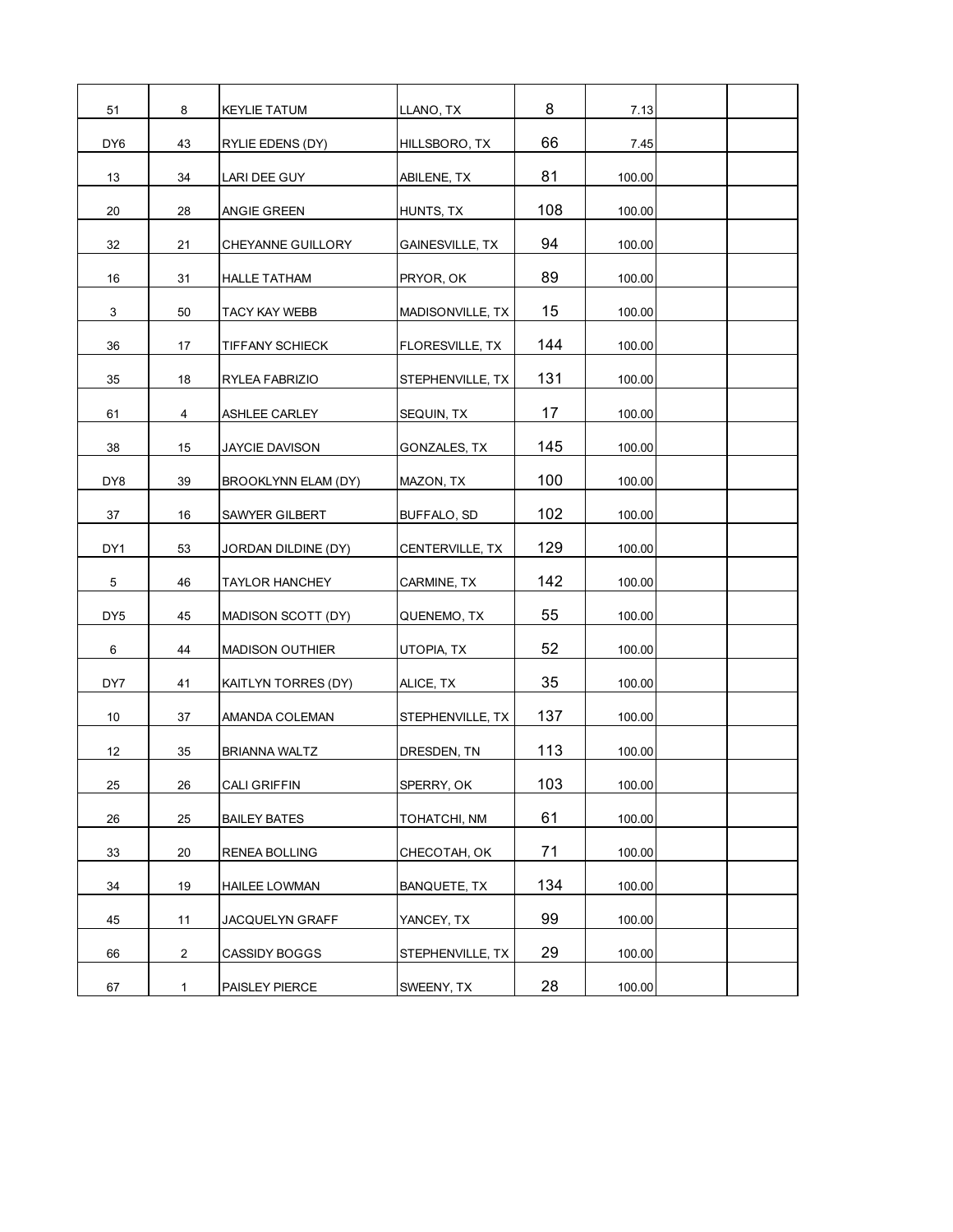|                 |                 |                             | <b>ROUND TWO</b>       |                   |           |       |            |
|-----------------|-----------------|-----------------------------|------------------------|-------------------|-----------|-------|------------|
| Rank            | Go <sub>2</sub> | <b>Name</b>                 | Hometown               | DRAW <sub>2</sub> | Rnd2 TIME | Plc 2 | Rnd2\$     |
| $\overline{2}$  | 3               | <b>MARTHA ANGELONE</b>      | CROSS JUNCTION,        | 116               | 2.14      | 1     | \$1,600.00 |
| 32              | 34              | CHEYANNE GUILLORY           | <b>GAINESVILLE, TX</b> | 29                | 2.16      | 2     | \$1,200.00 |
| 14              | 22              | <b>BRITTA STRAIN</b>        | DAVIE, FL              | 95                | 2.25      | 3     | \$800.00   |
| 20              | 27              | ANGIE GREEN                 | HUNTS, TX              | 35                | 2.94      | 44    | \$200.00   |
| 22              | 28              | JESSIE CALKINS LETZELTER    | CANYON, TX             | 99                | 2.94      | 44    | \$200.00   |
| 3               | 5               | TACY KAY WEBB               | MADISONVILLE, TX       | 73                | 3.07      |       |            |
| 13              | 21              | LARI DEE GUY                | ABILENE, TX            | 113               | 3.15      |       |            |
| 16              | 24              | <b>HALLE TATHAM</b>         | PRYOR, OK              | 66                | 3.17      |       |            |
| DY <sub>2</sub> | 4               | <b>KERSTIN FREEMAN (DY)</b> | COOPER, TX             | 87                | 3.49      |       |            |
| 36              | 38              | TIFFANY SCHIECK             | FLORESVILLE, TX        | 94                | 3.54      |       |            |
| 35              | 37              | RYLEA FABRIZIO              | STEPHENVILLE, TX       | 91                | 3.62      |       |            |
| 41              | 42              | <b>LINDSEI HARVEY</b>       | <b>SEGUIN TX</b>       | 142               | 3.69      |       |            |
| 30              | 32              | <b>ASPEN MILLER</b>         | SANTA FE, TX           | 8                 | 3.84      |       |            |
| 8               | 15              | MARYBETH BEAM               | TERRELL, TX            | 105               | 3.85      |       |            |
| 40              | 41              | JENNA LEE ADAMS             | WEATHERFORD, OH        | 81                | 3.92      |       |            |
| 53              | 49              | <b>BAILEY JAY</b>           | BOERNE, TX             | 71                | 4.29      |       |            |
| 7               | 13              | JACKIE CRAWFORD             | STEPHENVILLE, TX       | 103               | 4.33      |       |            |
| 44              | 43              | BRYANA LEHRMANN             | LEXINGTON, TX          | 83                | 4.37      |       |            |
| 29              | 31              | LARAMIE JOHNSON             | SHREVEPORT, LA         | 141               | 4.38      |       |            |
| $15\,$          | 23              | ARI-ANNA FLYNN              | CHARLESTON, AR         | 69                | 4.58      |       |            |
| 61              | 51              | ASHLEE CARLEY               | SEQUIN, TX             | 147               | 4.86      |       |            |
| DY <sub>6</sub> | 12              | RYLIE EDENS (DY)            | HILLSBORO, TX          | 17                | 4.90      |       |            |
| 4               | $\overline{7}$  | <b>BAILEY GUBERT</b>        | HUNGERFORD, TX         | 61                | 5.37      |       |            |
| 38              | 40              | <b>JAYCIE DAVISON</b>       | GONZALES, TX           | 104               | 7.08      |       |            |
| $\mathbf{1}$    | $\mathbf{1}$    | <b>JOSIE CONNER</b>         | IOWA, LA               | 25                | 7.12      |       |            |
| DY8             | 16              | BROOKLYNN ELAM (DY)         | MAZON, TX              | 132               | 8.29      |       |            |
| 37              | 39              | SAWYER GILBERT              | BUFFALO, SD            | 122               | 8.42      |       |            |
| 31              | 33              | <b>HALI WILLIAMS</b>        | COMANCHE, TX           | 117               | 100.00    |       |            |
| DY3             | 6               | KARRIGAN MCQUAY (DY)        | <b>SULPHUR SPRINGS</b> | 114               | 100.00    |       |            |
| 55              | 50              | ABBY MEDLIN                 | STEPHENVILLE, TX       | 38                | 100.00    |       |            |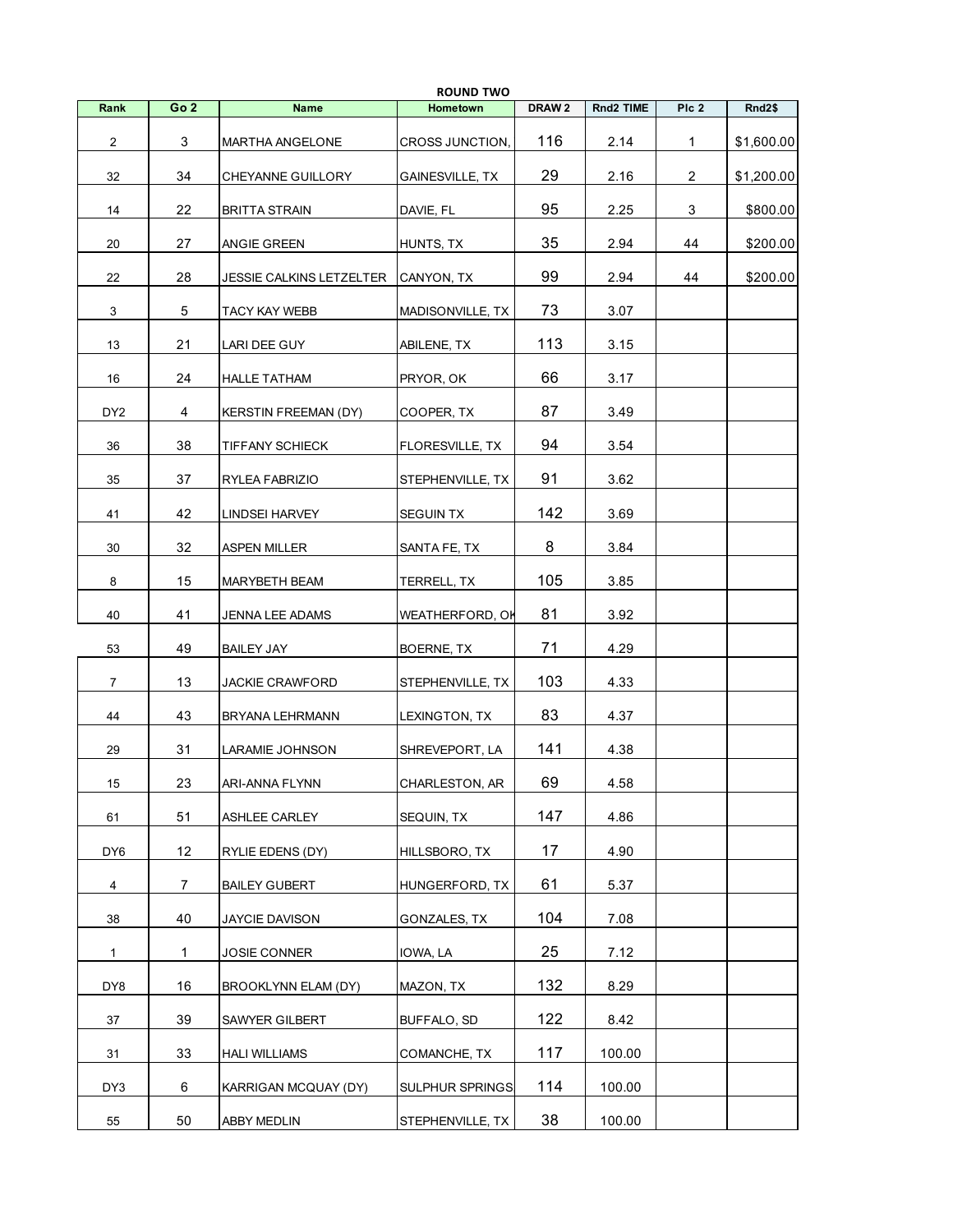| 19              | 26             | JOSEY MURPHY           | KEACHI, LA          | 31  | 100.00 |  |
|-----------------|----------------|------------------------|---------------------|-----|--------|--|
| 52              | 48             | JADE KENNEY            | <b>CANYON TX</b>    | 63  | 100.00 |  |
| 9               | 17             | <b>BRADI GOOD</b>      | ABILENE, TX         | 20  | 100.00 |  |
| 17              | 25             | <b>KENDYL HUTTON</b>   | SPERRY, OK          | 145 | 100.00 |  |
| DY4             | 8              | JOSEY JAMES (DY)       | <b>BULVERDE, TX</b> | 137 | 100.00 |  |
| 48              | 46             | <b>AVERY LANDRY</b>    | ARNAUDVILLE, LA     | 24  | 100.00 |  |
| 47              | 45             | KAYLA GRAHAM GRESSETT  | CAMERON, TX         | 28  | 100.00 |  |
| 11              | 19             | <b>HOPE THOMPSON</b>   | ABILENE, TX         | 5   | 100.00 |  |
| 65              | 52             | <b>GAREN REESE</b>     | GONZALES, TX        | 131 | 100.00 |  |
| 51              | 47             | <b>KEYLIE TATUM</b>    | LLANO, TX           | 144 | 100.00 |  |
| DY1             | $\overline{2}$ | JORDAN DILDINE (DY)    | CENTERVILLE, TX     | 68  | 100.00 |  |
| 5               | 9              | <b>TAYLOR HANCHEY</b>  | CARMINE, TX         | 129 | 100.00 |  |
| DY <sub>5</sub> | 10             | MADISON SCOTT (DY)     | QUENEMO, TX         | 127 | 100.00 |  |
| 6               | 11             | <b>MADISON OUTHIER</b> | UTOPIA, TX          | 102 | 100.00 |  |
| DY7             | 14             | KAITLYN TORRES (DY)    | ALICE, TX           | 52  | 100.00 |  |
| 10              | 18             | AMANDA COLEMAN         | STEPHENVILLE, TX    | 146 | 100.00 |  |
| 12              | 20             | <b>BRIANNA WALTZ</b>   | DRESDEN, TN         | 100 | 100.00 |  |
| 25              | 29             | <b>CALI GRIFFIN</b>    | SPERRY, OK          | 134 | 100.00 |  |
| 26              | 30             | <b>BAILEY BATES</b>    | TOHATCHI, NM        | 70  | 100.00 |  |
| 33              | 35             | <b>RENEA BOLLING</b>   | CHECOTAH, OK        | 108 | 100.00 |  |
| 34              | 36             | <b>HAILEE LOWMAN</b>   | <b>BANQUETE, TX</b> | 89  | 100.00 |  |
| 45              | 44             | JACQUELYN GRAFF        | YANCEY, TX          | 55  | 100.00 |  |
| 66              | 53             | <b>CASSIDY BOGGS</b>   | STEPHENVILLE, TX    | 15  | 100.00 |  |
| 67              | 54             | PAISLEY PIERCE         | SWEENY, TX          | 67  | 100.00 |  |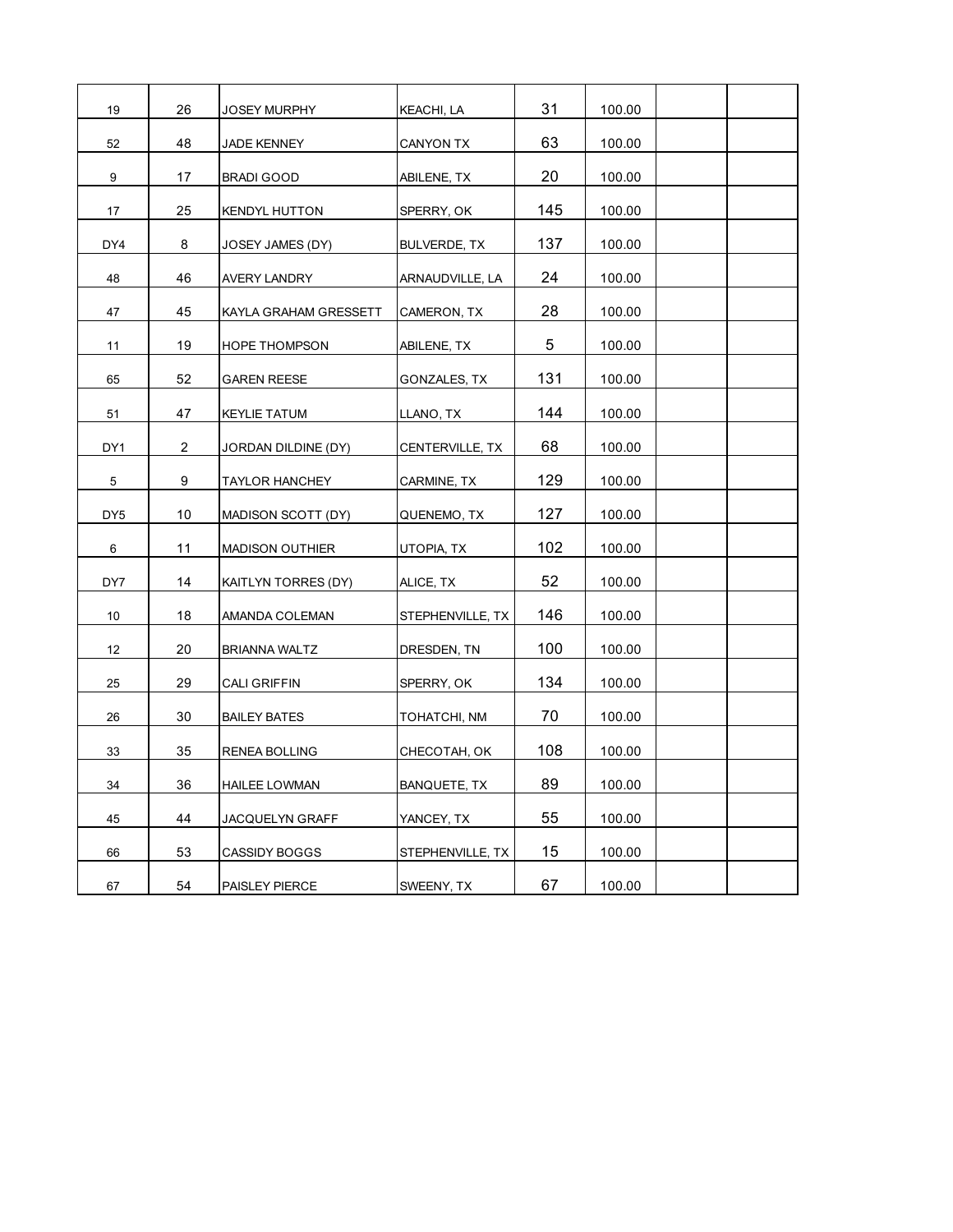|                 |                                 | <b>AGGREGATE</b>       |            |                |            |                         |                        |
|-----------------|---------------------------------|------------------------|------------|----------------|------------|-------------------------|------------------------|
| Rank            | <b>Name</b>                     | Hometown               | <b>AVE</b> | <b>AVE PIc</b> | AVE \$     | DY AVE \$               | <b>TOTAL \$</b><br>won |
| 14              | <b>BRITTA STRAIN</b>            | DAVIE, FL              | 5.45       | 1              | \$2,030.00 |                         | \$2,830.00             |
| 2               | <b>MARTHA ANGELONE</b>          | CROSS JUNCTION,        | 5.65       | $\overline{2}$ | \$1,680.00 |                         | \$3,280.00             |
| 22              | <b>JESSIE CALKINS LETZELTER</b> | CANYON, TX             | 5.92       | 3              | \$1,330.00 |                         | \$1,530.00             |
| DY <sub>2</sub> | <b>KERSTIN FREEMAN (DY)</b>     | COOPER, TX             | 6.49       | 4              | \$980.00   | \$2,500.00              | \$3,480.00             |
| 29              | LARAMIE JOHNSON                 | SHREVEPORT, LA         | 6.91       | 5              | \$630.00   |                         | \$2,230.00             |
| 53              | <b>BAILEY JAY</b>               | BOERNE, TX             | 7.00       | 6              | \$350.00   |                         | \$1,150.00             |
| 30              | <b>ASPEN MILLER</b>             | SANTA FE, TX           | 7.24       |                |            |                         | \$0.00                 |
| 41              | <b>LINDSEI HARVEY</b>           | <b>SEGUIN TX</b>       | 7.36       |                |            |                         | \$0.00                 |
| 15              | ARI-ANNA FLYNN                  | CHARLESTON, AR         | 7.41       |                |            |                         | \$200.00               |
| $\overline{7}$  | <b>JACKIE CRAWFORD</b>          | STEPHENVILLE, TX       | 8.27       |                |            |                         | \$0.00                 |
| 8               | MARYBETH BEAM                   | TERRELL, TX            | 8.45       |                |            |                         | \$0.00                 |
| 40              | <b>JENNA LEE ADAMS</b>          | WEATHERFORD, OH        | 8.57       |                |            |                         | \$0.00                 |
| 4               | <b>BAILEY GUBERT</b>            | HUNGERFORD, TX         | 8.65       |                |            |                         | \$0.00                 |
| 44              | BRYANA LEHRMANN                 | LEXINGTON, TX          | 8.85       |                |            |                         | \$0.00                 |
| $\mathbf{1}$    | <b>JOSIE CONNER</b>             | IOWA, LA               | 10.74      |                |            |                         | \$0.00                 |
| DY <sub>6</sub> | RYLIE EDENS (DY)                | HILLSBORO, TX          | 12.35      |                |            | $$1,000.00$ \\$1,000.00 |                        |
| 32              | <b>CHEYANNE GUILLORY</b>        | <b>GAINESVILLE, TX</b> | 102.16     |                |            |                         | \$1,200.00             |
| 19              | <b>JOSEY MURPHY</b>             | <b>KEACHI, LA</b>      | 102.61     |                |            |                         | \$1,200.00             |
| 52              | <b>JADE KENNEY</b>              | <b>CANYON TX</b>       | 102.83     |                |            |                         | \$200.00               |
| 55              | ABBY MEDLIN                     | STEPHENVILLE, TX       | 102.88     |                |            |                         | \$0.00                 |
| 20              | ANGIE GREEN                     | HUNTS, TX              | 102.94     |                |            |                         | \$200.00               |
| DY3             | KARRIGAN MCQUAY (DY)            | SULPHUR SPRINGS        | 103.06     |                |            |                         | \$0.00                 |
| 3               | TACY KAY WEBB                   | MADISONVILLE, TX       | 103.07     |                |            |                         | \$0.00                 |
| 13              | LARI DEE GUY                    | ABILENE, TX            | 103.15     |                |            |                         | \$0.00                 |
| 16              | <b>HALLE TATHAM</b>             | PRYOR, OK              | 103.17     |                |            |                         | \$0.00                 |
| 9               | BRADI GOOD                      | ABILENE, TX            | 103.18     |                |            |                         | \$0.00                 |
| 31              | <b>HALI WILLIAMS</b>            | COMANCHE, TX           | 103.35     |                |            |                         | \$0.00                 |
| 36              | TIFFANY SCHIECK                 | FLORESVILLE, TX        | 103.54     |                |            |                         | \$0.00                 |
| 17              | <b>KENDYL HUTTON</b>            | SPERRY, OK             | 103.54     |                |            |                         | \$0.00                 |
| 35              | RYLEA FABRIZIO                  | STEPHENVILLE, TX       | 103.62     |                |            |                         | \$0.00                 |